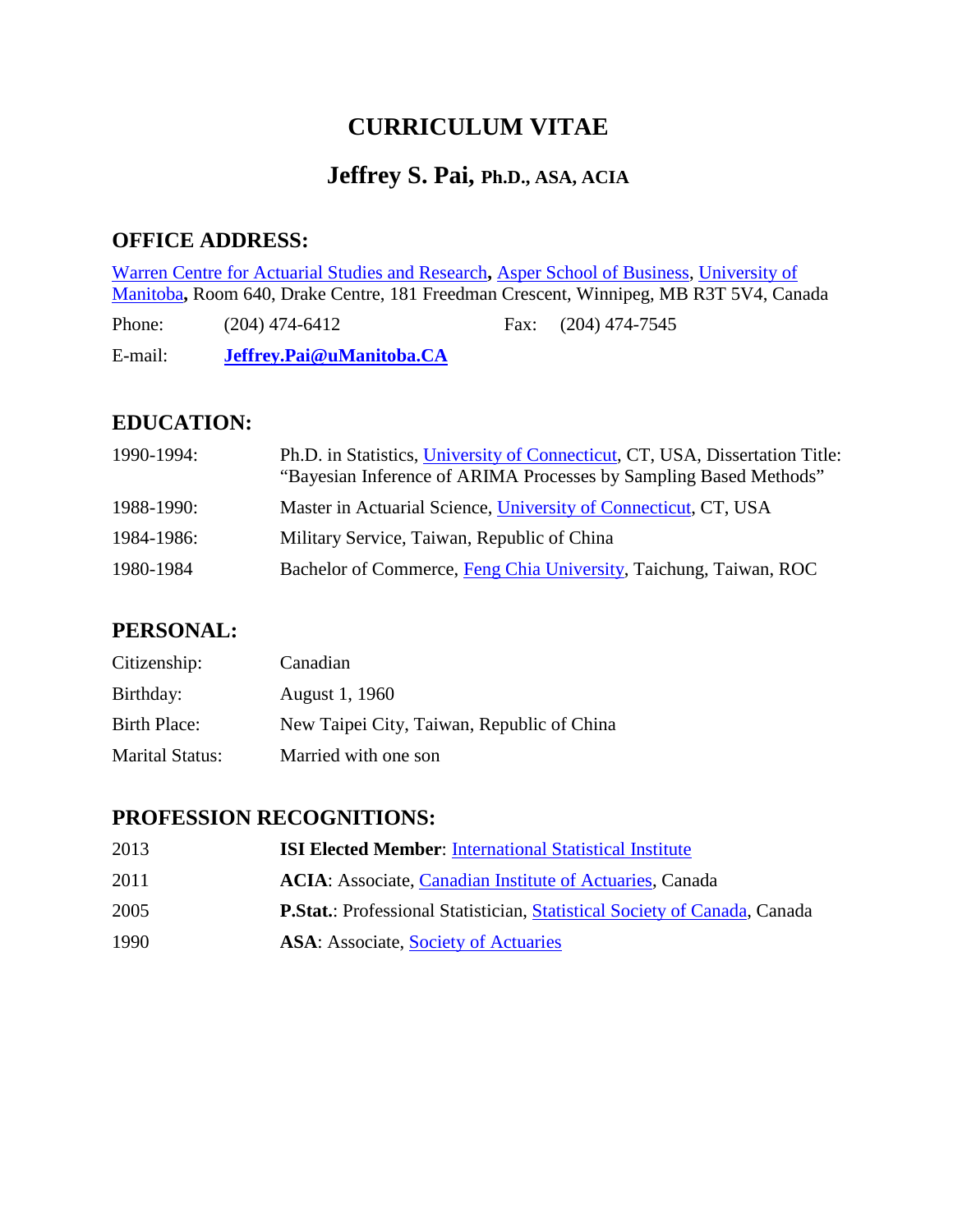## **PROFESSIONAL POSITIONS:**

| 2008-Present | Full Professor, Warren Centre for Actuarial Studies and Research, Asper<br>School of Business, University of Manitoba, Canada                                                                      |
|--------------|----------------------------------------------------------------------------------------------------------------------------------------------------------------------------------------------------|
| 2003-Present | L.A.H. Warren Professor, Warren Centre for Actuarial Studies and<br>Research, Asper School of Business, University of Manitoba, Canada                                                             |
| 2012-Present | Adjunct Professor, Department of Statistics, Faculty of Science, University<br>of Manitoba, Canada                                                                                                 |
| 2016 Jan-Mar | Visiting Professor, Department of Statistics and Probability, University of<br>California, Santa Barbara, USA                                                                                      |
| 2015, 2016   | Visiting Professor, Department of Risk Management and Insurance,<br>National Chengchi University, Taiwan, ROC                                                                                      |
| 2009-2015    | <b>Director</b> , Warren Centre for Actuarial Studies and Research, Asper School<br>of Business, University of Manitoba, Canada                                                                    |
| 2003-2013    | Consultant, Sales & Marketing, IC Group Inc., USA                                                                                                                                                  |
| 2008-2010    | Adjunct Professor, Department of Statistics and Actuarial Science, Feng<br>Chia University, Taiwan, ROC                                                                                            |
| 2000-2004    | Instructor, New England Actuarial Seminars, USA                                                                                                                                                    |
| 2001-2007    | Consultant, DFA Capital Management Inc., White Plains, USA                                                                                                                                         |
| 2000 Summer  | Actuarial Consultant, Group Financial Management, the Great-West Life<br>Assurance Company, Canada                                                                                                 |
| 2000-2001    | Visiting Professor, Joint Doctoral Program in Business Administration in<br>South East Asia, Bangkok Ph.D. Centre, Thailand                                                                        |
| 1999 Jan-Jul | Visiting Professor, Department of Finance, National Taiwan University,<br><b>ROC</b>                                                                                                               |
| 1996-2007    | Assistant Professor & Associate Professor, Warren Centre for Actuarial<br>Studies and Research, Asper School of Business, University of Manitoba,<br>Canada, Granted tenure on July 1, 2000        |
| 1994-1996    | Assistant Professor, Institute of Statistics and Econometrics, University of<br>Basel, Switzerland, Research on "Bayesian Sampling Environment &<br>Language" supported by the Swiss National Fund |
| 1991-1994    | Research Assistant, Department of Statistics, University of Connecticut,<br>USA, Research on "Modeling Time Series in Bayesian Framework Using<br>Re-sampling Methods" supported by U.S. Army      |
| 1992 Summer  | Visiting Researcher, Department of Mathematical Sciences, IBM T.J.<br>Watson Research Center, Yorktown Heights, USA                                                                                |
| 1990-1992    | Teaching Assistant, Department of Statistics, University of Connecticut,<br><b>USA</b>                                                                                                             |
| 1988-1991    | Lecturer, Department of Mathematics, University of Connecticut, USA                                                                                                                                |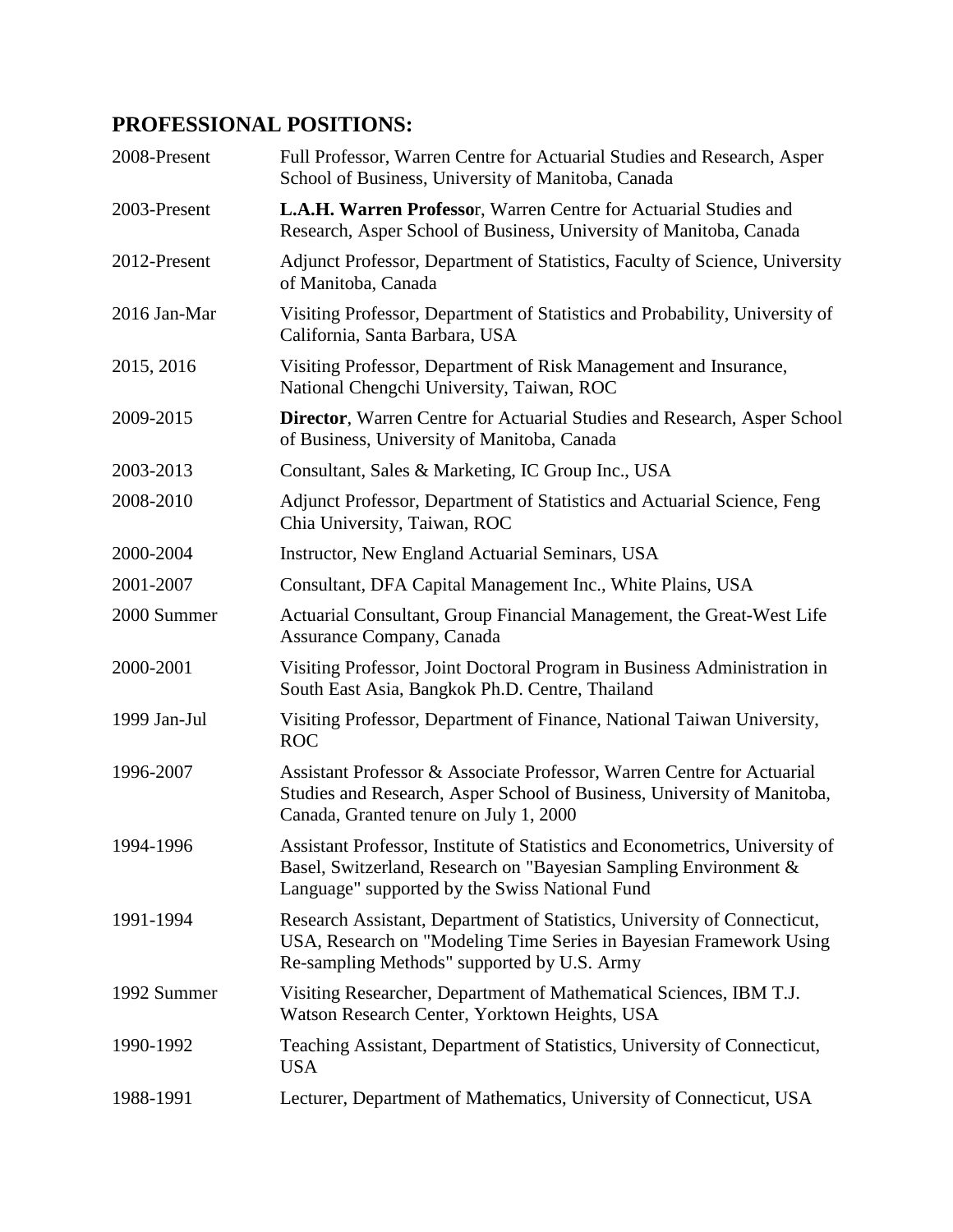### **RESEARCH GRANTS AND AWARDS:**

| 2016         | CAS Best Paper Award, "Insurance Premium Calculation Using<br>Credibility Analysis: An Example from Livestock Mortality Insurance".<br>The Prize is awarded by the Casualty Actuarial Society (CAS) for the best<br>paper of interest to casualty actuaries published by the American<br>Risk and Insurance Association (ARIA). |
|--------------|---------------------------------------------------------------------------------------------------------------------------------------------------------------------------------------------------------------------------------------------------------------------------------------------------------------------------------|
| 2016 Mar-Aug | Ministry of Science and Technology Grants, Taiwan, ROC                                                                                                                                                                                                                                                                          |
| 2015 Feb-Jul | Ministry of Science and Technology Grants, Taiwan, ROC                                                                                                                                                                                                                                                                          |
| 2011-2012    | Tri-Council Application Development Award, Asper School of Business,<br>University of Manitoba, Canada                                                                                                                                                                                                                          |
| 2011         | <b>Outstanding Paper Award, Literati Network Awards for Excellence,</b><br>Emerald Journal Publishing Group, "Factors Affecting Crop Insurance<br>Purchases in China: The Inner Mongolia Region"                                                                                                                                |
| 2010         | SSHRC Bridge Funding, University of Manitoba, Canada                                                                                                                                                                                                                                                                            |
| 2009-2010    | "Research on Livestock Disease Insurance and Implications for modeling",<br>Agriculture and Agri Food Canada (co-investigator), Canada                                                                                                                                                                                          |
| 2008-2009    | Tri-Council Application Development Award, Asper School of Business,<br>University of Manitoba, Canada                                                                                                                                                                                                                          |
| 2008-2010    | "Effects of Obesity on Mortality and Morbidity" (joint), Society of<br>Actuaries, USA                                                                                                                                                                                                                                           |
| 2007-2009    | "Analysis of Mutual Reinsurance Pooling for Crop Insurance in Canada",<br>Advancing Canadian Agriculture and Agri-Food (ACAAF) Grant (co-<br>investigator), Manitoba Rural Adaptation Council Inc., Canada                                                                                                                      |
| 2007-2010    | "Application of crop insurance to alleviate poverty and promote<br>sustainable agricultural production in China", Development Partnerships<br>in Higher Education Grant (joint), Department of International<br>Development, UK                                                                                                 |
| 2007-2009    | "A Study of Canada-China Food Trade: Behind the Borders Barriers",<br>Asia Pacific Foundation of Canada (Associated Research), Canada                                                                                                                                                                                           |
| 2005-2006    | Natural Sciences and Engineering Research Council Grants, Canada                                                                                                                                                                                                                                                                |
| 2004         | Featured as a "PopularProfs" in the 2004 MACLEAN's Guide to<br><b>Canadian Universities</b>                                                                                                                                                                                                                                     |
| 2002         | Students' Teacher Recognition Awards, University Teaching Services,<br>University of Manitoba, Canada                                                                                                                                                                                                                           |
| 2001-2005    | Natural Sciences and Engineering Research Council Grants, Canada                                                                                                                                                                                                                                                                |
| 1997-2001    | Natural Sciences and Engineering Research Council Grants, Canada                                                                                                                                                                                                                                                                |
| 1998-1999    | Society of Actuaries Research Grant (joint), USA                                                                                                                                                                                                                                                                                |
| 1999         | National Science Research Council Grant, Taiwan, ROC                                                                                                                                                                                                                                                                            |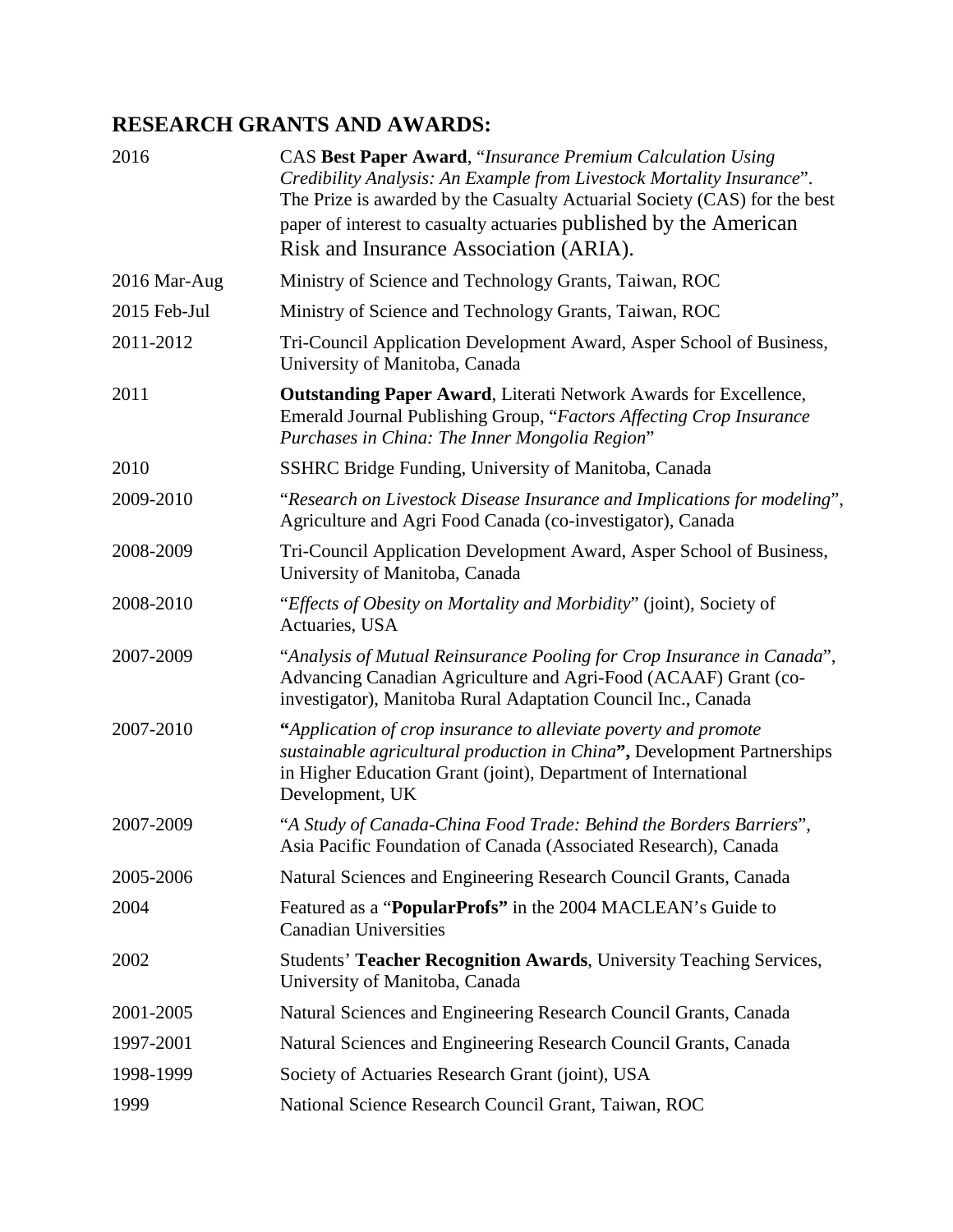| 1997-2003 | Faculty Research Grants, University of Manitoba, Canada                                                            |
|-----------|--------------------------------------------------------------------------------------------------------------------|
| 1996-1997 | Faculty of Management Research Grants, University of Manitoba, Canada                                              |
| 1996-1999 | Faculty of Management Travel Grants, University of Manitoba, Canada                                                |
| 1996      | University Research Grant Program Award, University of Manitoba,<br>Canada                                         |
| 1994-1996 | <b>Swiss National Fund Research Grants, Switzerland</b>                                                            |
| 1993      | Graduate School Travel Grants, University of Connecticut, USA                                                      |
| 1991-1993 | Graduate School Summer Research Supports, University of Connecticut,<br><b>USA</b>                                 |
| 1992      | Member of the Honor Society of Phi Kappa Phi, USA                                                                  |
| 1991      | Gottfried E. Noether Award for excellent performance in mathematical<br>statistics, University of Connecticut, USA |
| 1991      | Graduate School Fellowship, University of Connecticut, USA                                                         |
| 1989      | Member of Pi Mu Epsilon National Honorary Mathematics Society, USA                                                 |
| 1981      | Chairperson of the Students Association of the Department of Statistics,<br>Feng Chia University                   |

### **RESEARCH PUBLICATIONS:**

- Pai, J., Ravishanker, N., 2019, livestock Mortality Catastrophe Insurance using Fatal Shock Process, submitted for publication
- Zhou, R., Li, J., Pai, J., 2019, Pricing Temperature Derivatives with a Filtered Historical Simulation Approach, submitted for publication
- Zhou, R., Li, J., Pai, J., 2018, Evaluating Effectiveness of Rainfall Index Insurance, *Agricultural Financial Review*, Vol. 78 Issue: 5, pp.611-625, [https://doi.org/10.1108/AFR-](https://doi.org/10.1108/AFR-11-2017-0102)[11-2017-0102](https://doi.org/10.1108/AFR-11-2017-0102)
- Pai, J., Ravishanker, N., 2018, Stochastic Models for Pricing Weather Derivatives Using Constant Risk Premium, Journal of the Iranian Statistical Society, 17 (2), pp. 37-55
- Porth, L., Milton, B., Pai, J., 2016, Reducing Risk through Pooling and Selective Reinsurance Using Simulated Annealing: An Example from Crop Insurance, The Geneva Risk and Insurance Review, 41(2), 163-191 (doi:10.1057/s10713-016-0013-0).
- Zhou, R., Li, J., Pai, J., 2016, Hedging Crop Yield with Exchange-Traded Weather Derivative, *Agricultural Financial Review*, 76(1), 172-186 (DOI [http://dx.doi.org/10.1108/AFR-11-2015-](http://dx.doi.org/10.1108/AFR-11-2015-0045) [0045\)](http://dx.doi.org/10.1108/AFR-11-2015-0045).
- Pai, J., Ravishanker, N., 2015, Fast Approximate Likelihood Evaluation for Stable VARFIMA Processes, *Statistics and Probability Letters*, 103, 160-168 [\(doi:10.1016/j.spl.2015.04.001\)](http://dx.doi.org.uml.idm.oclc.org/10.1016/j.spl.2015.04.001).
- Lin, J., Boyd, M., Pai, J., Porth, L., Zhang, Q., Wang, K., 2015, Factors Affecting Farmers' Willingness to Purchase Weather Index Insurance in the Hainan Province of China. *Agricultural Financial Review*, 75(1), 103-113 [\(doi:10.1108/AFR-02-2015-0007\)](http://dx.doi.org/10.1108/AFR-02-2015-0007).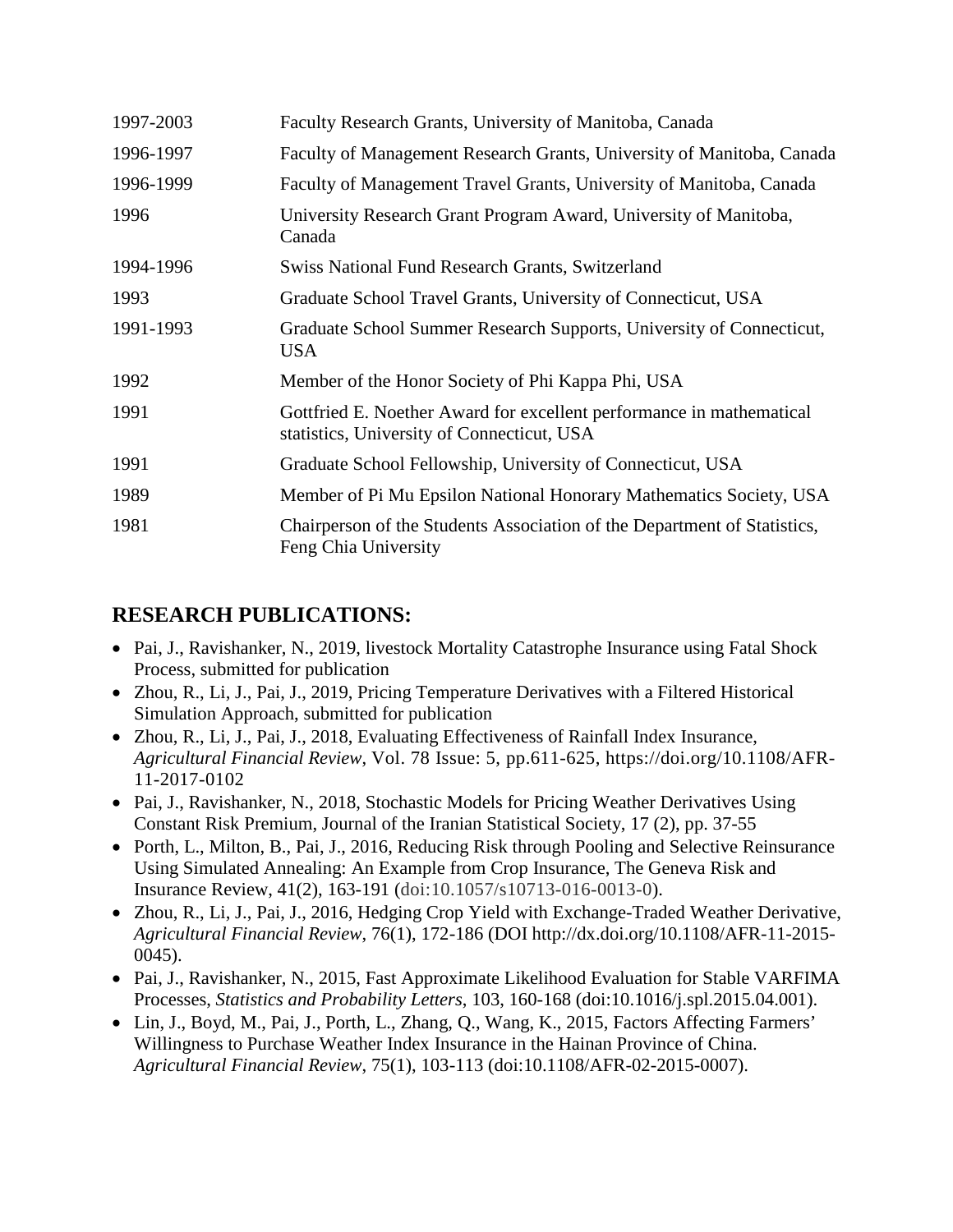- Pai, J., Boyd, M., Porth, L., 2015, Insurance Premium Calculation Using Credibility Analysis: An Example from Livestock Mortality Insurance. *Journal of Risk and Insurance*, 82(2), 341- 357 (DOI: 10.1111/jori.12024).
- Porth, L., Pai, J., Boyd, M., 2015, A Portfolio Optimization Approach Using Combinatorics with Generic Algorithm for Developing a Reinsurance Model. *Journal of Risk and Insurance*, 82(3), 687-713 (doi: 10.1111/jori.12037).
- Pai, J., Zheng, S.X., 2014, Misleading Results in Regression Tests about Signaling and the Valuation of IPO. *Quality Technology and Quantitative Management*, 11(2), 223-228.
- Boyd, M., Pai, J., Porth, L., 2013, Livestock Mortality Insurance: Development and Challengers. *Agricultural Financial Review*, 73(2), 233-244.
- Boyd, M., Porth, L., Pai, J., 2012, Crop Insurance in Canada: Background and Operation. *The Report of China's Agricultural Insurance Development*, 283-292.
- Boyd, M., Pai, J., Zhang, Q., Wang, K., 2011, Factors Affecting Crop Insurance Purchases in China: The Inner Mongolia Region, *China Agricultural Economic Review*, 3(4), 441-450 (Outstanding Paper Award for 2011 in China Agricultural Economic Review, presented by the Literati Network Awards for Excellence, Emerald Journal Publishing Group).
- Pai, J., Ravishanker, N., Silva, J., 2011, Application of Stochastic Modelling for Pricing Weather Derivatives, *ITM n-Ach*, Vol. 5, No. 1, 1-12.
- Li, M., Boyd, M., Pai, J., 2011, Factors Affecting Consumer Perceptions of Brand Name food in Japan: An Ordered Probit Analysis. *The Business Review Cambridge*, Vol. 18 (1).
- Boyd, M., Pai, J., Zhang, Q., Wang, K., 2011, Crop Insurance Principles and Implications for China. *Journal of Human and Ecological Risk Assessment*, 554-565.
- Behan, D., Cox, S., Lin, Y., Pai, J. Pedersen, H., Yi, M., 2011, *Obesity and its Relation to Mortality and Morbidity Costs*. Society of Actuaries.
- Pai, J., Ravishanker, N., 2010, Fast Bayesian Estimation for VARFIMA Processes with Stable Errors. *Journal of Statistical Theory and Practice*, Vol. 4, No. 4, 663-677.
- Pai, J., Boyd*,* M., 2010, A Decision framework for Optimal Crop Reinsurance Selection, *China Agricultural Economic Review*, 2(2), 148-166.
- Pai, J., 2010, Discussion on "Predicting Losses of Residential Structures in the State of Florida by the Public Hurricane Loss Evaluation Models" by S. Hamid, B. M. G. Kibria, S. Gulati, M. Powell, B. Annane, S. Cocke, J.-P. Pinelli, and S.-C. Chen, *Statistical Methodology*, 7, 587- 591.
- Pai, J., Ravishanker, N., 2009, A Multivariate Preconditioned Conjugate Gradient Approach for Maximum Likelihood Estimation in Vector Long Memory Processes. *Statistics and Probability Letters*, 79(9), 1282-1289.
- Pai, J., Ravishanker, N., 2009, Maximum Likelihood Estimation in Vector Long Memory Processes via EM Algorithm. *Computational Statistics and Data Analysis*, 53 (12), 4133- 4142.
- Boyd, M., Pai, J., 2009, *A Study of Livestock Disease Insurance and Implications for Modeling*, Agriculture and Agrifood Canada (AAFC).
- Porth, L., Pai, J., Boyd, M., 2009, *Analysis of Mutual Reinsurance Pooling for Crop Insurance in Canada*, MRAC.
- Boyd, M., Pai, J., Zhang, Q., Wang, K., 2009, Concepts of Crop Insurance and Implications for Improving Crop Insurance in China, in : (Eds). Chonggu Huang and J.B. Weiner. *Advances*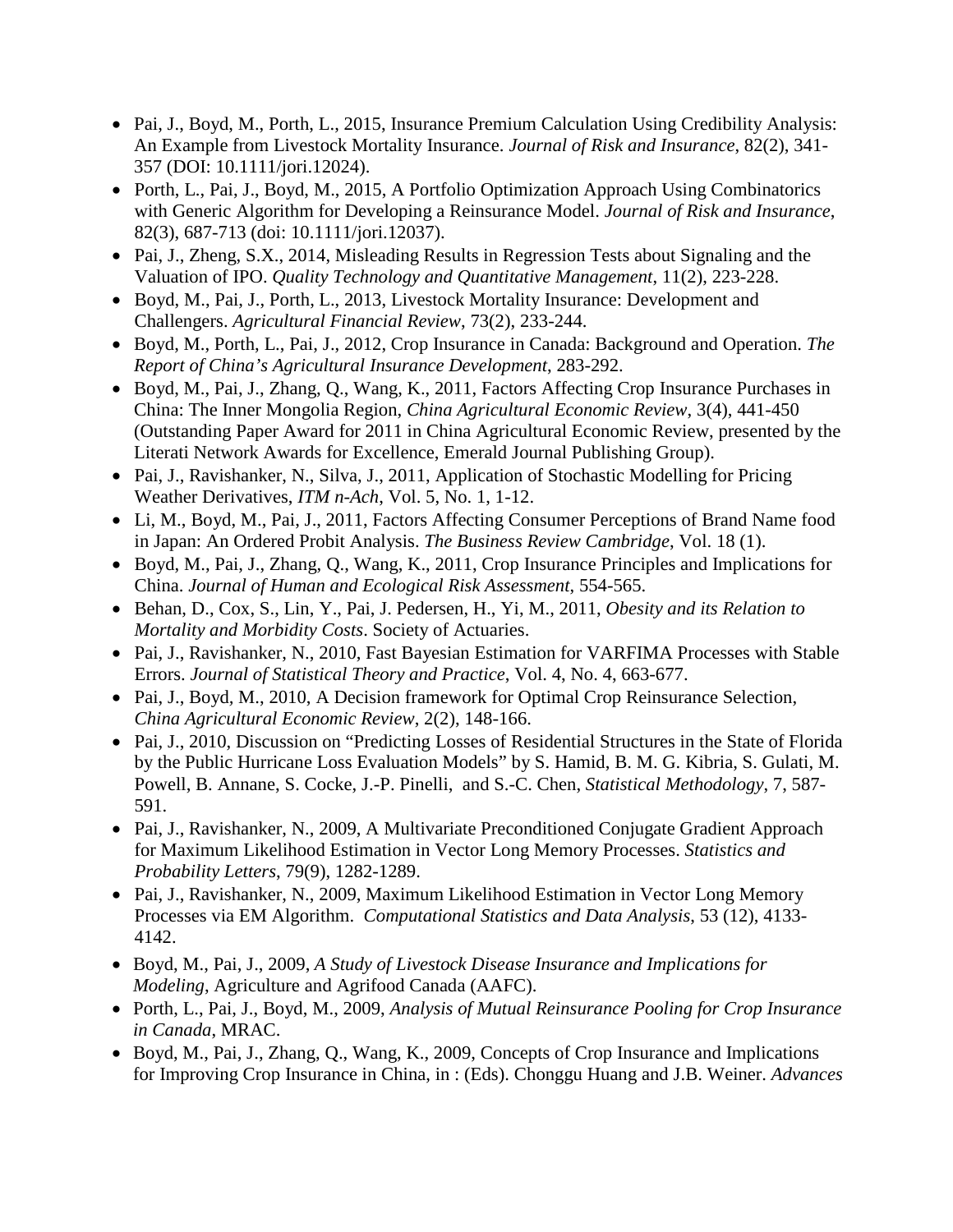*In Intelligent System Research: New Perspectives on Risk Analysis and Crisis Response,* Atlantis Press, 269-277.

- Wang, X., Pai, J., Shand, K., 2007**,** A Semi-Markov Model of Disease in Insured Dogs. *Applied Stochastic Models in Business and Industry***,** 23 (5), 429-437.
- Boyd, M., Pai, J., Yi, X., Tuo, G., Zhang, Q., 2007, A Study of Crop Insurance in Canada (in Chinese 加拿大农业保险的经历和经验). *China Rural Economy*, 2, 74-78.
- Pai, J., Wang, X., and Shand, K., 2006, Compound Poisson Model with Covariates: A Case Study on Pet Insurance. *North American Actuarial Journal*, 10 (4), 219-234.
- Boyd, M., Pai, J., 2006, The Role of Crop Insurance for Agricultural and Rural Stabilization: Experience from Canada, Proceeding for International Conference on Challenges Facing Chinese Agriculture and the West Development Strategy.
- Pai, J., Wang, X., Shand, K., 2005, A Preliminary Analysis of Pet Insurance Data. *Actuarial Research Clearing House*, Society of Actuaries, Schaumburg.
- Polasek, W., Pai, J., 2004, CPO Plots for ARMA Model Selection. *Central European Journal of Operations Research*, 12, 211-219.
- Cheng, Y., Pai, J., 2003, The *n*th Stop-Loss Transform Order of Ruin Probability. *Insurance: Mathematics & Economics*, 32, 51-60.
- Pai, J., Sun, G., 2001, Risk Premiums and Their Applications. *Actuarial Research Clearinghouse*, Society of Actuaries, Schaumburg.
- Pai, J., 2001, Discussion of the paper "Multivariate Analysis of Pension Plan Mortality Data" by Vinsonhaler, C., Ravishanker, N., Vadiveloo, J., and Rasoannaivo, G., *North American Actuarial Journal*, Volume 45 No. 2, 126-138.
- Cheng, Y., Pai, J., 1999, The Maintenance Properties of *n*th Stop-Loss Order. Joint day Proceedings Volume of the XXXth International ASTIN Colloquium/9th International AFIR Colloquium, 95-118, Tokyo, Japan.
- Pai, J., and Pedersen, H., 1999, Threshold Models of the Term Structure of Interest Rate. Joint day Proceedings Volume of the XXXth International ASTIN Colloquium/9th International AFIR Colloquium, 387-400, Tokyo, Japan
- Pai, J., Ravishanker, N., 1998, Bayesian Analysis Autoregressive Fractionally Integrated Moving Average Processes. *Journal of Time Series Analysis*, 19, 99-112.
- Pai, J., Polasek, W., Kozumi, H., 1998, Irregularly Spaced AR (ISAR) Models, In C. Hayashi, K. Yajima, H. H. Bock, N. Ohsumi, Y. Tanaka, & Y. Baba (Eds.), *Data Science, Classification, and Related Methods* (255–260). Tokyo: Springer-Verlag.
- Pai, J., Polasek, W., Ren, L., 1998, Autoregressive Models and Moving Average Models with Hyperbolic Innovation, WWZ-Discussion Papers, Wirtschaftswissenschaftliches Zentrum der Universitaet Basel, Switzerland.
- Pai, J., 1997, Bayesian Analysis of Compound Loss Distributions. *Journal of Econometrics*, 79, 129-146.
- Pai, J., 1997, A One-step Optimization Procedure for ARFIMA Processes. In R. Klar & O. Opitz (Eds), *Data Analysis and Knowledge Organization* (171-177), Berlin: Springer-Verlag.
- Kuo, L., Lee, J., Cheng, P., Pai, J., 1997, Bayes Inference of Technological Substitution Data with Data Based Transformation. *Journal of forecasting*, 16, 65-82.
- Pai, J., 1997, Generating Random variates with a Given Force of Mortality and Finding a Suitable Force of Mortality by Theoretical Quantile - Quantile plots. *Actuarial Research Clearing House*, 1, 293-312, Society of Actuaries, Schaumburg.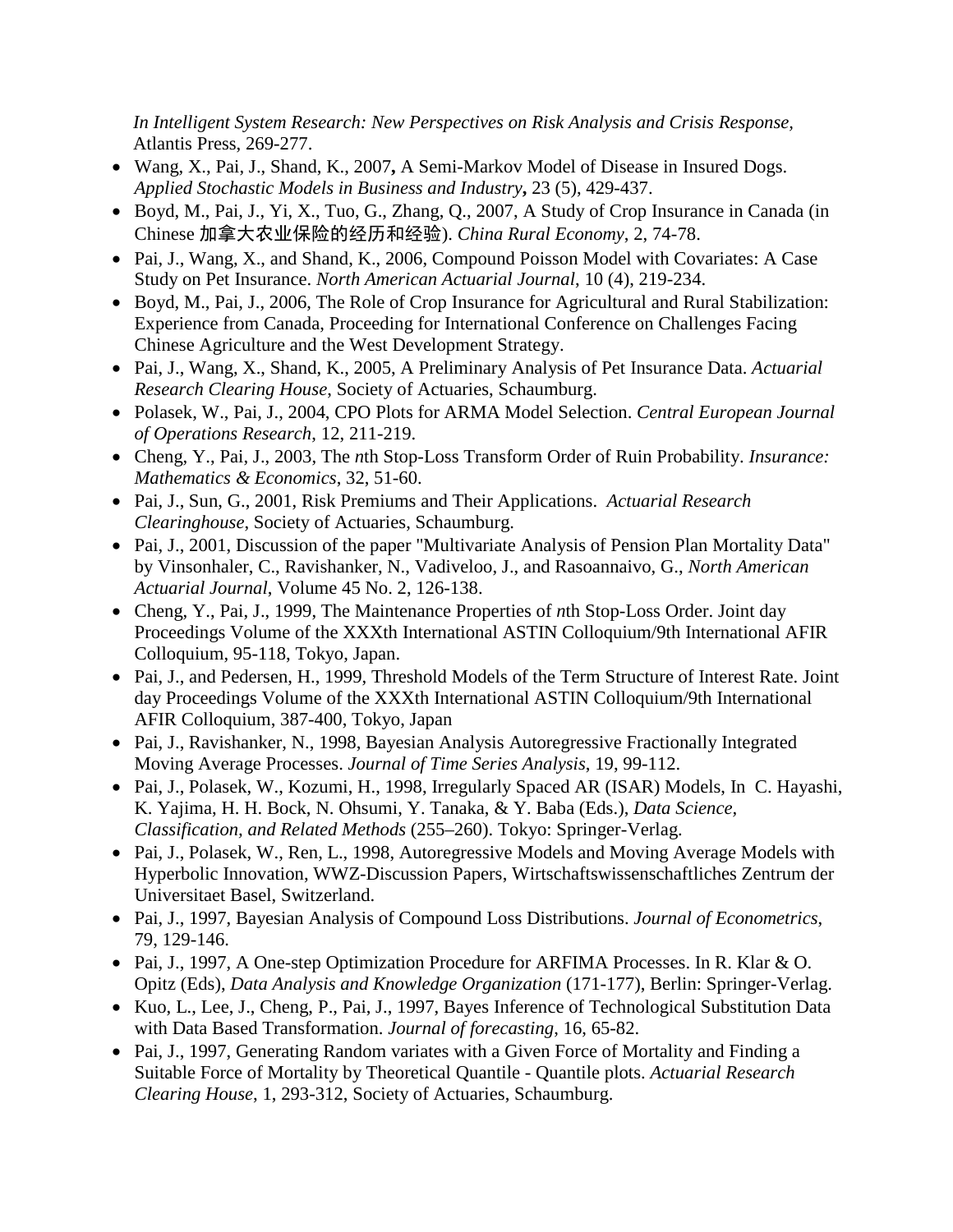- Jin, S., Pai, J., Kozumi, H., Polasek, W., 1996, *Bayesian Sampling Environment and Language*, U. of Basel, Switzerland.
- Pai, J., Ravishanker, N., 1996, The Exact Likelihood Function for an ARFIMA Model in Closed Forms. In H. H. Bock and W. Polasek (Eds), Data Analysis and Information Systems (323-331), Heidelberg: Springer-Verlag.
- Pai, J., Ravishanker, N., 1998, Bayesian Modeling of ARFIMA Processes by Markov Chain Monte Carlo Methods, *Journal of Forecasting*, 15(2), 63-82
- Wu, L., Pai, J., Hosking, J., 1996, An Algorithm for Estimating Parameters of State-Space Models, *Statistics and Probability Letters*, 28, 99-106
- Marriot, J, Ravishanker, N., Gelfand, A., Pai, J., 1996, Bayesian Analysis for ARMA Processes: Complete Sampling Based Inference Under Exact Likelihoods. In D. Berry, K. Chaloner, & J. Geweke (Eds), *Bayesian Statistics and Econometrics: Essays in honor of Arnold Zellner* (241-254). New York: John Wiley
- Pai, J., 1995, Discussion of the paper "Simulating Random Variates from Makeham's Distribution and from Others with Exact or Nearly Log-Concave Densities" by D Scollnik, *Transactions of the Society of Actuaries*, XLVII, 444-447.
- Pai, J., Polasek, W., 1995, Irregularly Spaced AR and ARCH (ISAR-ARCH) Models, Proceedings of First International Conference on High Frequency Data in Finance, V1, Ib, Zurich.
- Pai, J., Ravishanker, N., Gelfand, A., 1994, Bayesian Analysis of Concurrent Time Series with Application to Regional IBM Revenue Data, *Journal of Forecasting*, 13, 463-479.
- Pai, J., Ravishanker, N., 1994, Bayesian Analysis of Fractional Differenced ARIMA Processes Using Gibbs Sampling, Proceedings of the Section on Bayesian Statistical Science, 69-74, American Statistical Association.

## **TEACHING EXPERIENCE:**

| 2006-Present | University of Manitoba, Canada                                                                      |
|--------------|-----------------------------------------------------------------------------------------------------|
|              | ACT 2120 "Interest Theory"                                                                          |
|              | <b>ACT 3130 "Actuarial Models I"</b>                                                                |
|              | <b>ACT 3230 "Actuarial Models II"</b>                                                               |
|              | <b>ACT 3530 "Actuarial Models IV"</b>                                                               |
|              | ACT 4140 "Actuarial Modeling $\Gamma$ "                                                             |
|              | ACT 4240 "Actuarial Modeling II"                                                                    |
|              | ACT 4340 "Actuarial Modeling III"                                                                   |
|              | IDM 4050 "Readings in Management $-$ Time Series & Regression Analysis                              |
|              | for Management"                                                                                     |
|              | PHDM 7120: "Management Research Project I" (PhD)                                                    |
|              | PHDM 7130: "Management Research Project II" (PhD)                                                   |
| 2016         | "PSTAT 171: Mathematics of Fixed Income Markets" at University of<br>California, Santa Barbara, USA |
|              |                                                                                                     |
| 2016         | "Actuarial Practices II", National Chengchi University, Taiwan, ROC                                 |
| 2015         | "Actuarial Practices I", National Chengchi University, Taiwan, ROC                                  |
| 2010-2011    | "Actuarial Statistical Models" at Feng Chia University, Taichung, ROC                               |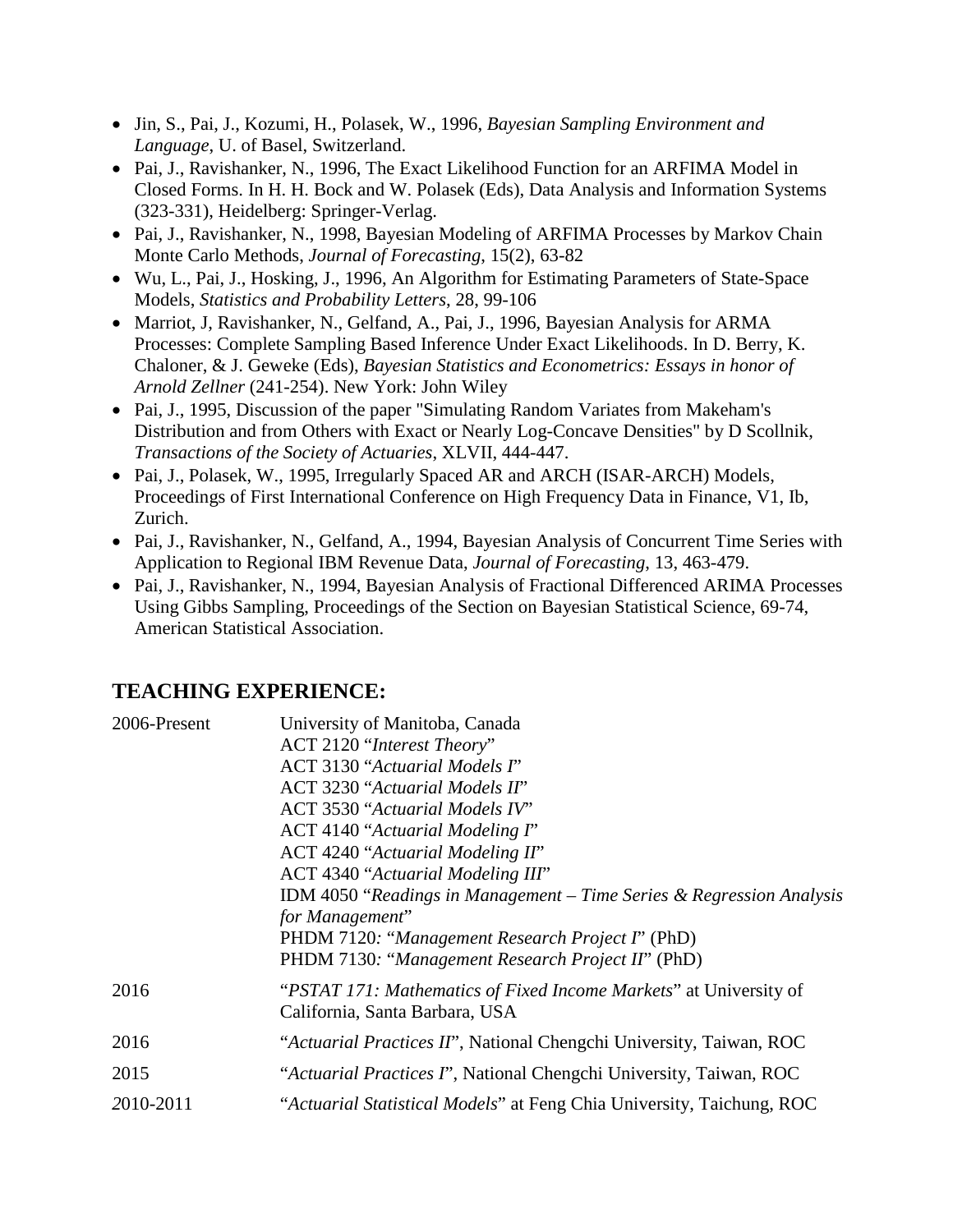| 1996-2006 | University of Manitoba, Canada                                                                                            |
|-----------|---------------------------------------------------------------------------------------------------------------------------|
|           | 10.221 "Introduction to Risk Management"                                                                                  |
|           | 10.313 "Actuarial Models I"                                                                                               |
|           | 10.323 "Actuarial Models II"                                                                                              |
|           | 10.333 "Actuarial Models III"                                                                                             |
|           | 10.400 "Term Structure of Interest"                                                                                       |
|           | 10.447 "Mathematical Risk Theory"                                                                                         |
|           | 10.448(1) "Survival Models and Their Estimations"                                                                         |
|           | 10.448(2) "Credibility theory and Loss Distributions"                                                                     |
|           | 10.705 "Readings in Quantitative Methods" (Master)                                                                        |
|           | 10.754 "Stochastic Simulations and Their Applications in Actuarial                                                        |
|           | Science" (Master)                                                                                                         |
|           | 10.756 "Mathematical Risk Theory" (Master)                                                                                |
|           | 27.706 "Readings in Business Administration" (Master)                                                                     |
|           | 98.407 "Management Research I"                                                                                            |
| 2006      | "Loss Models and Credibility Theory" at Sun Yat-sen University,                                                           |
|           | Guangzhou, China                                                                                                          |
| 2006      | "Estimation of Interest Rate Model" at Fudan University, Shanghai, China                                                  |
|           | (Shanghai - Hong Kong Insurance Forum)                                                                                    |
| 2004      | "Interest Rate Modeling" at University of Iowa, Iowa City, USA (Society<br>of Actuaries Professional Development credits) |
| 2000-2004 | SOA/CAS Joint Exam 4 Seminars at New England Actuarial Seminars,<br><b>USA</b>                                            |
| 2003-2004 | "Quantitative Methods 1", Certified General Accountants (CGA) of                                                          |
|           | Manitoba, Canada                                                                                                          |
| 2000-2001 | "Research in Finance", Joint Doctoral Program in Business                                                                 |
|           | Administration in South East Asia, Thailand                                                                               |
| 1999      | "Stochastic Term Structure Models" seminar at Peking University, China                                                    |
| 1999      | "Stochastic Term Structure Models" seminar at Nankai University, China                                                    |
| 1998      | "Stochastic Simulations and Their Applications in Actuarial Science"<br>seminar at People's University of China, China    |
| 1994-1996 | "Statistics Methods" and "Bayesian Inference" at University of Basel,<br>Switzerland                                      |
| 1988-1992 | University of Connecticut, USA                                                                                            |
|           | STAT110V "Elementary concepts of Statistics"                                                                              |
|           | MATH284Q "Probability and Statistics problems"                                                                            |
|           | MATH105Q "Mathematics for Business and Economics"                                                                         |
|           | MATH106Q "Calculus for Business and Economics"                                                                            |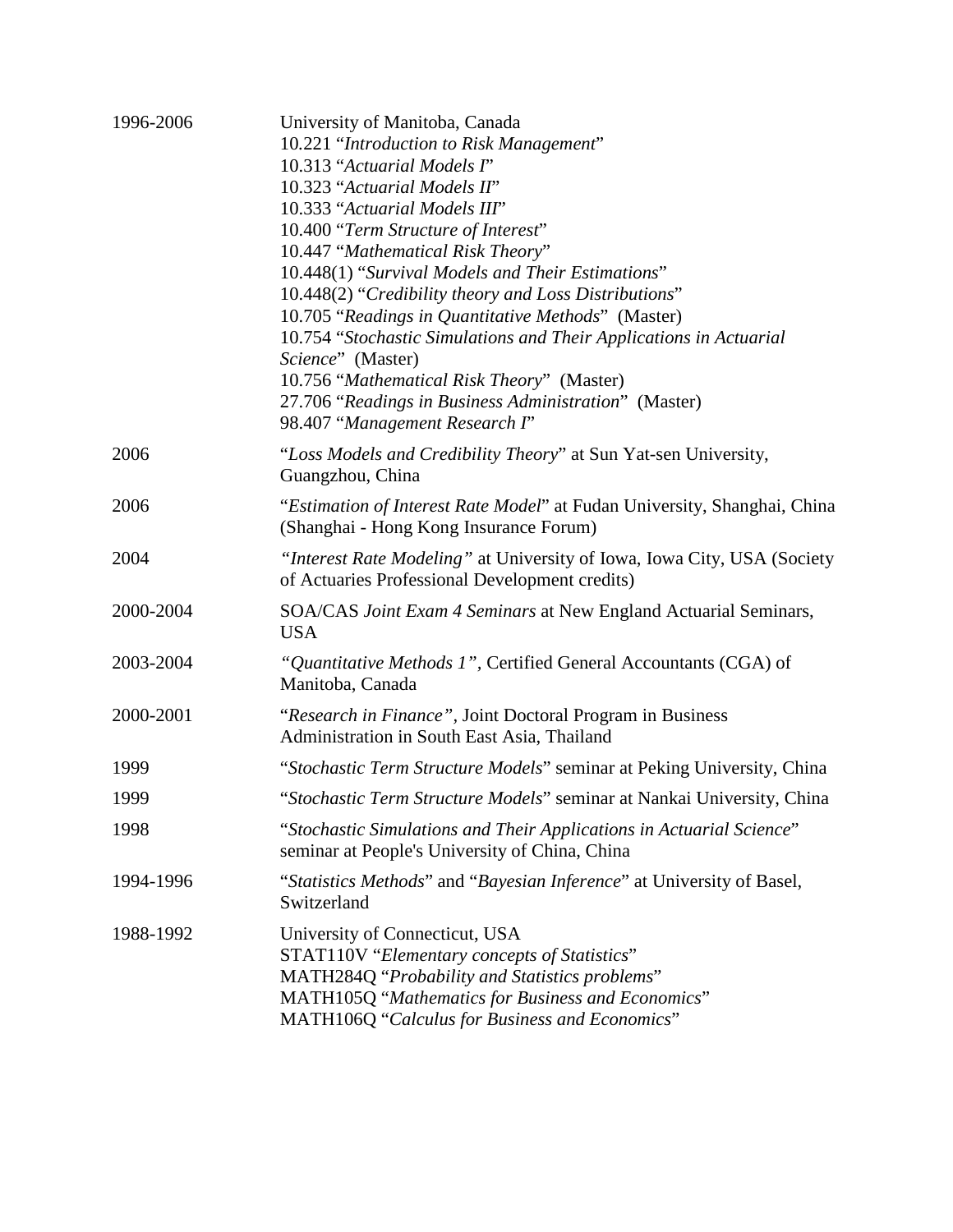### **CONFERENCES AND INVITED TALKS:**

- Evaluating Hedging Effectiveness of Weather Derivatives Perspectives from Crop Insurance Provider, June, 2017, the fifth International Agricultural Risk, Finance, and Insurance, Paris, France
- Pricing Temperature Derivatives and Hedging Crop Yield, February, 2016, University of California, Santa Barbara, USA
- Hedging Crop Yield with Exchange-Traded Weather Derivatives, December, 2015, National Chengchi University, Taiwan
- Computing Premium for Livestock Insurance, June, 2015, International Agricultural Risk, Finance, and Insurance Conference, Washington DC, USA.
- Risk Management and Weather Derivatives, April, 2015, National Chengchi University, Taiwan
- Risk Management and Insurance, December, 2014, Ningbo University, China
- Weather Risk Management, December, 2013, Ming Chuan University, Taiwan
- An Application to Actuarial Pricing of Weather Derivatives, November, 2012, Taiwan Risk and Insurance Association Annual meeting, Taiwan
- Valuation of Weather Derivatives, November, 2012, Department of Finance, National Central University, Taiwan
- The 47th Actuarial Research Conference, Organization Committee Chair, Canada
- An Optimization Model: Pooling & Reinsurance for an Insurance Portfolio, May, 2012. National Chengchi University, Taiwan
- Role of Risk and Insurance in Chinese Agriculture, Session organizer and Chair, June, 2010, Chinese Economists Society annual conference, Xiamen, China
- Perceptions of Crop Insurance: A survey of Western Canadian Crop Producers, June, 2010, International Conference on Agricultural Risk and Food Security, Beijing, China
- Crop Risk Evaluation and Remaking, Chair, June, 2010, International Conference on Agricultural Risk and Food Security, Beijing, China
- Decisions Regarding Crop Reinsurance Fund Allocation, June, 2009, Chinese Academy of Agricultural Sciences, China
- Risk and Insurance, Session organizer and Chair, June, 2009, Chinese Economists Society annual conference, Nanning, China
- Selection of Crop Reinsurance Funds, June, 2009, Chinese Economists Society annual conference, Nanning, China
- Analysis of Loss Coverage Ratios with Applications in Crop Insurance, December, 2008, Feng Chia University, Taiwan
- Optimization Crop Reinsurance Allocation; for Certain Loss Distributions, December, 2008 Feng Chia University, Taiwan
- Bayesian Analysis of Compound Loss Distributions: An Application in Reinsurance Treaties, December, 2008 Feng Chia University, Taiwan
- Compound Poisson Model with Covariates: An Empirical Study on Pet Insurance, December, 2008, Feng Chia University, Taiwan
- Crop Insurance Premium & Government Subsidies, July, 2008, DelPHE ACIC Workshop, Huhhot, China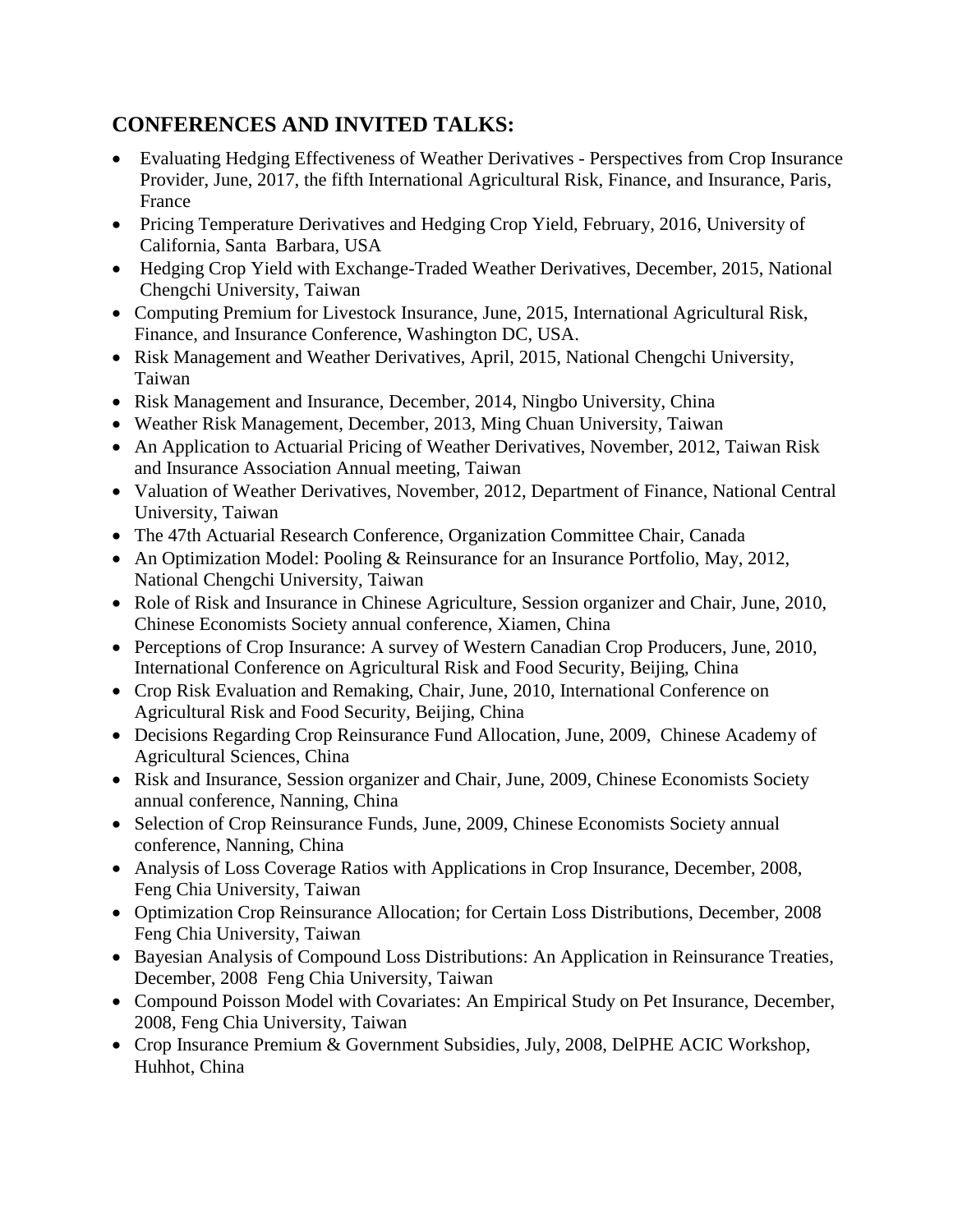- Crop Reinsurance in USA and Canada, April, 2008, Chinese Academy of Agricultural Sciences, China
- Temperature Derivatives Using Forecasts of Vector ARFIMA Processes, December, 2007, Simon Fraser University, Canada
- Crop Insurance and Reinsurance, February, 2007, Chinese Academy of Agricultural Sciences, China
- Interest Rate Modeling in Finance and Insurance, November 2006, University of Hong Kong, China
- Interest Rate and Bond Markets, June, 2006, Ningbo University, Ningbo, China
- Do You Really Want to be an Actuary? 2006, Sun Yat-sen University, Guangzhou, China
- Premium Calculation and Reinsurance, May, 2006, Agricultural Research Conference, Haikou City, China
- An Empirical Study on Yield Curve, October, 2004, Renmin University, China
- An Empirical Study on Pet Insurance, August, 2004, The Thirty-Ninth Actuarial Research Conference, Iowa City, USA
- Exact Maximum Likelihood Estimation for VARFIMA Processes via the EM Algorithm. April, 2004, the Fifth Biennial International Conference on Statistics, Probability and Related Areas, Athens, Georgia, USA
- Stop-Loss Premiums and Ruin Probability. February, 2001, University of Connecticut, Storrs, CT, USA
- A Parametric Study on the Healthcare Pooling Charges. August, 2000, the Great-West Life Assurance Company, Winnipeg, Canada
- Threshold Models of the Term Structure of Interest Rate. August, 1999, the 9<sup>th</sup> International AFIR Colloquium, Tokyo, Japan
- The Maintenance Properties of *n*th Stop-loss Order. August, 1999, the 30<sup>th</sup> International ASTIN Colloquium, Tokyo, Japan
- Chair the working session of "Risk Management". August, 1999, the 9<sup>th</sup> International AFIR Colloquium, Tokyo, Japan
- Stop-Loss Transforms and Ruin Probability. May, 1999, Peking University, China
- Constructing Term Structure Models with a Regime Switching Component. July, 1998, Second International Congress on "Insurance: Mathematics & Economics", Lausanne, Switzerland
- Markov Switching Model and the BASEL Package. July, 1988, University of Basel, Basel, Switzerland
- Markov Chain Monte Carlo Methods and Their Applications in Actuarial Science. June, 1998, People's University of China, Beijing, China
- The Bayesian Approach to Regime Switching Models of the Short Interest Rate: Theory, Calibration, and Implementation. May, 1998, National Taiwan University, Taiwan
- Generating Random Variates with a Given Force of Mortality and Finding a Suitable Force of Mortality by Theoretical Quantile - Quantile plots. August, 1996, The Thirty-First Actuarial Research Conference, Muncie, Indiana, USA
- Bayesian Analysis of Non-negative AR(p) Models via the Gibbs Sampler, August, 1996, The Joint Statistical Meetings, Chicago, Illinois, USA
- Irregularly Spaced AR-ARCH Models in Time Series. March, 1995, the First International Conference on High Frequency Data in Finance, Zurich, Switzerland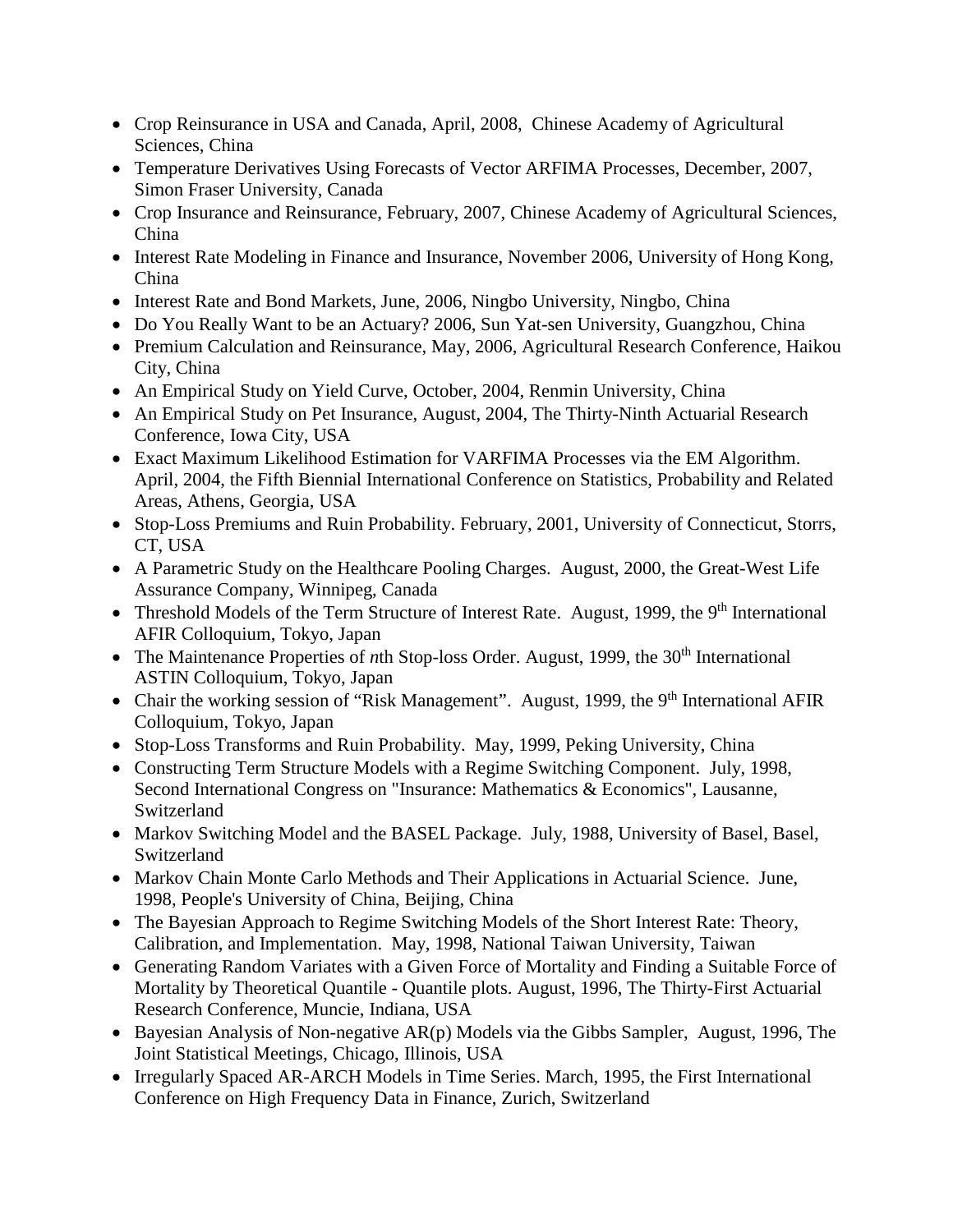- The Exact Likelihood Function for an ARFIMA Model in Closed Forms. March, 1995, the 19th Annual Conference of the GfKl, Basel, Switzerland.
- Bayesian Analysis in Time series. December 1994, Feng Chia University, Taiwan
- Bayesian Analysis of Long Memory in US GNP using ARFIMA Models. October 1994, annual meeting of The Swiss Econometricians, Zurich, Switzerland
- Bayesian Analysis of ARFIMA Processes. April, 1994, Eighth New England Statistics Symposium, Kingston, RI, USA
- Bayesian Inference for ARIMA Processes by Sampling Based Methods. April 1994, IBM T.J. Watson Research Center, Yorktown Heights, NY, USA
- Bayesian Analysis of Concurrent Time Series with Application to Regional IBM Revenue Data. August 1993, Joint Statistical Meetings, San Francisco, CA, USA
- Bayesian Analysis of Regional IBM Revenue Using Sampling Based Methods. April, 1993, Seventh New England Statistics Symposium, Storrs, CT, USA
- Bayesian Inference for ARMA Processes by Re-sampling. Invited talk at the special contributed paper session on Bayesian Modeling. August, 1992, Joint Statistical Meetings, Boston, MA, USA

## **STUDY MANUAL PUBLICATIONS:**

CAS MAS-II Study Manual (2018), ACTEX Learning, "CAS MAS-II Study Manual and Flashcards" SOA STAM GOAL (2018), SRBooks, Inc., Guided Online Actuarial Learning Program - SOA Examination Short-Term Actuarial Mathematics SOA STAM GOAL (2018), SRBooks, Inc., Guided Online Actuarial Learning Program - CAS Examination Modern Actuarial Statistics II SOA Study Aids (2007), S.H. Cox and J.S. Pai, Stipes Publishing L.L.C., Champaign, Illinois Examination MLC: Student's Guide to Life Contingencies Examination C Volume 1: Student's Guide to Loss Models Examination C Volume 2: Student's Guide to Credibility and Simulation SOA Study Aids (2006), S.H. Cox and J.S. Pai, Stipes Publishing L.L.C., Champaign, Illinois Examination M Volume 1: Student's Guide to Life Contingencies Examination M Volume 2: Student's Guide to Loss Models Examination C Volume 1: Student's Guide to Construction of Loss Models Examination C Volume 2: Student's Guide to Credibility Theory SOA/CAS Study Aids (2003), S.H. Cox and J.S. Pai, Stipes Publishing L.L.C., Champaign Course 4/Part 4 Volume 1: Student's Guide to Regression Models Course 4/Part 4 Volume 2: Student's Guide to Time Series Models Course 4/Part 4 Volume 3: Student's Guide to Survival Models and Simulations Course 4/Part 4 Volume 4: Student's Guide to Credibility Theory SOA/CAS Study Aids (2002), S.H. Cox and J.S. Pai, Stipes Publishing L.L.C., Champaign Course 4/Part 4 V 1&2: Student's Guide to Loss Models, Credibility, and Simulations & Student's Guide to Regression Models, Time Series Models, and Survival Models Course 3//Part 3 Volume 1&2: Student's Guide to Actuarial Mathematics & Student's Guide to Loss Models, Probability Models, and Simulation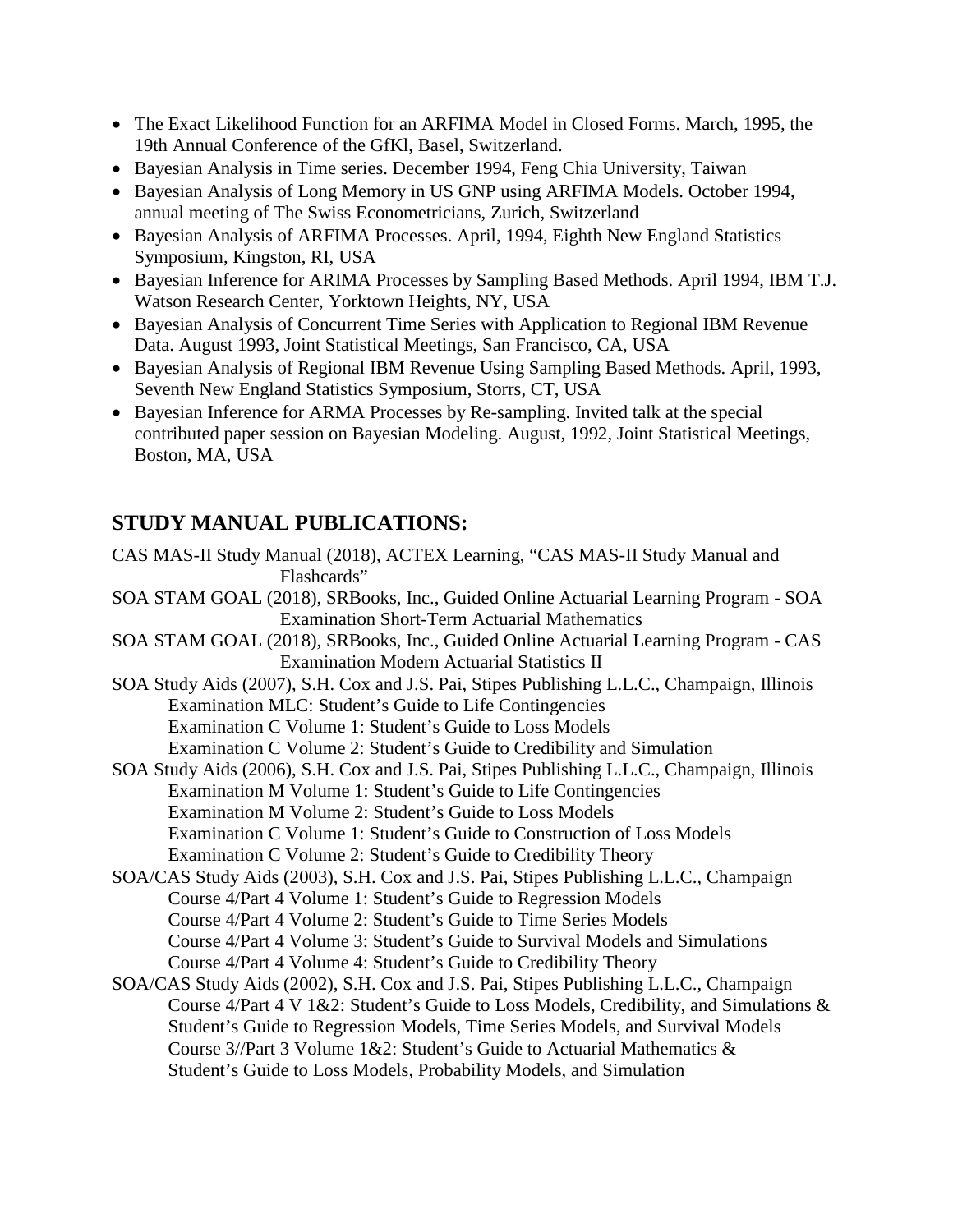## **COMMUNITY AND OTHER SERVICES:**

| 2015-Present | Center for Actuarial Excellence (CAE) Appeals Board, Society of<br>Actuaries (SOA) |
|--------------|------------------------------------------------------------------------------------|
| 2015-Present | Academic Research Subcommittee, Canadian Institute of Actuaries (CIA)              |
| 2016-Present | Center for Actuarial Excellence (CAE) Grants Committee, Society of                 |
|              | Actuaries (SOA)                                                                    |
| 2013-Present | SOA Examination P Independent Reviewer, Society of Actuaries                       |
| 2005-Present | Editorial Board, Journal of Economics and Management                               |
| 2005-Present | Editorial Board, International Journal of Information and Management               |
| 2002-Present | Advisory Committee, Indochina Chinese Association of Manitoba, Canada              |
| 1999-Present | Advisory Committee, Manitoba Taiwan Sinorama Association Centre,                   |
|              | Canada                                                                             |
| 2012-2014    | Center for Actuarial Excellence Grants Committee, Society of Actuaries             |
| 2014-2016    | Selection Committee, J.C. Hickman Scholar Doctoral Stipend Program,                |
|              | Society of Actuaries                                                               |
| 2004-2005    | Editor, Expanding Horizons, Society of Actuaries, USA                              |
| 2005-2006    | Secretary/Treasurer, Education & Research Sections, Society of Actuaries,          |
|              | <b>USA</b>                                                                         |
| 2004-2007    | Committee Member, Education & Research Sections, Society of Actuaries,             |
|              | <b>USA</b>                                                                         |
| 2000-2003    | Principal, Manitoba Pei-Ing Chinese School, Winnipeg, Canada                       |
| 2000-2002    | Coordinator, Chinese Summer Camp, Winnipeg, Canada                                 |
| 2000         | Columnist, Mandarin World View, Winnipeg, Canada                                   |

# **PROFESSIONAL AFFILIATIONS:**

| Membership                | American Statistical Association, American Risk and Insurance<br>Association, Chinese Canadian Academic and Professional Society of<br>Canada, International Chinese Statistical Association, International<br>Statistic Institute, Society of Actuaries, Statistical Society of Canada                                                                                     |
|---------------------------|-----------------------------------------------------------------------------------------------------------------------------------------------------------------------------------------------------------------------------------------------------------------------------------------------------------------------------------------------------------------------------|
| <b>Referee Activities</b> | Applied Stochastic Models in Business and Industry, Asia-Pacific Journal<br>of Risk and Insurance, Computational Statistics, Communications in<br>Statistics, Insurance: Mathematics and Economics, Journal of Business and<br>Economics Statistics, Journal of Forecasting, Journal of Risk and<br>Insurance, NSERC Discovery Grant External Referee, Society of Actuaries |